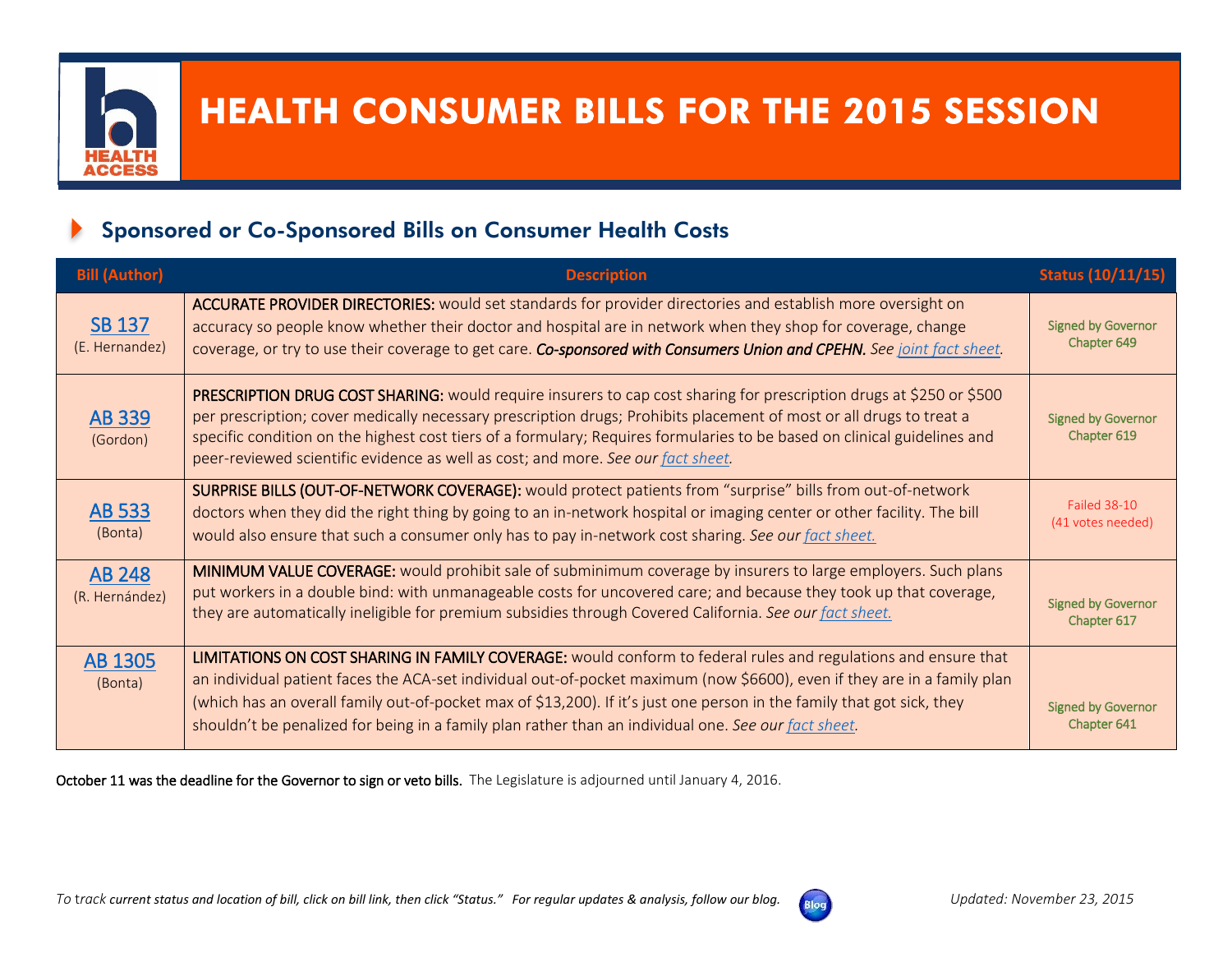# Priority Bills on Medi-Cal and Covered California

| <b>Bill (Author)</b>        | <b>Description</b>                                                                                                                                                                                                                                                                                                                                                                                                                                                                                                                                                                                                                                                                                                                                                                                                                                                                                                                                                                                                                                                                                                                                                                                                                                                              | Status, Post 10/11                       |
|-----------------------------|---------------------------------------------------------------------------------------------------------------------------------------------------------------------------------------------------------------------------------------------------------------------------------------------------------------------------------------------------------------------------------------------------------------------------------------------------------------------------------------------------------------------------------------------------------------------------------------------------------------------------------------------------------------------------------------------------------------------------------------------------------------------------------------------------------------------------------------------------------------------------------------------------------------------------------------------------------------------------------------------------------------------------------------------------------------------------------------------------------------------------------------------------------------------------------------------------------------------------------------------------------------------------------|------------------------------------------|
| <b>SB4</b><br>(Lara)        | HEALTH CARE COVERAGE: IMMIGRATION STATUS. As amended, SB 4 takes a modest but critical step to implement the<br>decision in the 2015-16 state budget to expand Medi-Cal to all income-eligible children regardless of immigration<br>status. That expansion, adopted in June but slated to start no sooner than May 2016, is projected to cover as many as<br>170,000 undocumented children with income up to 266% of the federal poverty level (around \$50,000 for a family of<br>three). Specifically, SB 4 includes important reforms to ensure successful implementation of the "#Health4All Kids"<br>effort and the seamless enrollment of eligible children: It clarifies that kids currently enrolled in Restricted<br>Scope/Emergency Medi-Cal will not be required to submit a new application when they transition to full-scope<br>coverage, no sooner than May of 2016; It ensures that kids currently enrolled in restricted scope emergency Medi-Cal<br>will be transferred to full scope services immediately, as soon the program is operational; It ensures that kids with<br>serious medical conditions who require specialty care will be properly evaluated and referred to the appropriate Medi-<br>Cal managed care plan in their area when they enroll. | <b>Signed by Governor</b><br>Chapter 709 |
| <b>SB 10</b><br>(Lara)      | HEALTH CARE COVERAGE: IMMIGRATION STATUS (formerly "Governor's Office of New Americans"): would expand Medi-<br>Cal to all low-income adults in Medi-Cal regardless of immigration status, building on California's well-established<br>tradition of covering some immigrant populations in Medi-Cal who are excluded from federal programs. This bill is<br>"parked" until January 2016 as a 2-year bill.                                                                                                                                                                                                                                                                                                                                                                                                                                                                                                                                                                                                                                                                                                                                                                                                                                                                      | <b>Assembly Rules</b>                    |
| <b>SB 33</b><br>(Hernandez) | MEDI-CAL ESTATE RECOVERY: would limit estate recovery in Medi-Cal to the federally required minimum of long-term<br>care services. Would also eliminate recovery from the estate of a surviving spouse of a deceased Medi-Cal beneficiary,<br>and require DHCS to provide claims detail information free of charge to Medi-Cal beneficiaries limited to the homes<br>less than average value. Sponsored by WCLP and CANHR.                                                                                                                                                                                                                                                                                                                                                                                                                                                                                                                                                                                                                                                                                                                                                                                                                                                      | <b>Inactive File</b>                     |
| <b>SB 260</b><br>(Monning)  | MEDI-CAL COUNTY ORGANIZED HEALTH SYSTEM PLANS: would provide the 1.9 million consumers in County Organized<br>Health System (COHS) plans with the same level of consumer protections as consumers in other Medi-Cal managed<br>care plans and other health plans regulated by the Knox-Keene Act. Sponsored by WCLP.                                                                                                                                                                                                                                                                                                                                                                                                                                                                                                                                                                                                                                                                                                                                                                                                                                                                                                                                                            | Inactive File                            |
| AB 1102<br>(Santiago)       | HEALTH CARE COVERAGE : MEDI-CAL ACCESS PROGRAM-DISCLOSURES: would require the Department of Health Care<br>Services to provide notice of the availability of coverage through the Major Risk Medical Insurance Program and<br>Covered California for those rejected for coverage by the Medi-Cal program, including what used to be called Access<br>for Infants and Mothers.                                                                                                                                                                                                                                                                                                                                                                                                                                                                                                                                                                                                                                                                                                                                                                                                                                                                                                   | <b>Inactive File</b>                     |
| AB 1114<br>(Bonilla)        | HEALTHCARE ELIGIBILITY AND ENROLLMENT: would clarify that Medi-Cal and Covered California renewal forms and<br>notices must be translated into the thirteen Medi-Cal threshold languages. Sponsored by WCLP.                                                                                                                                                                                                                                                                                                                                                                                                                                                                                                                                                                                                                                                                                                                                                                                                                                                                                                                                                                                                                                                                    | Inactive File                            |



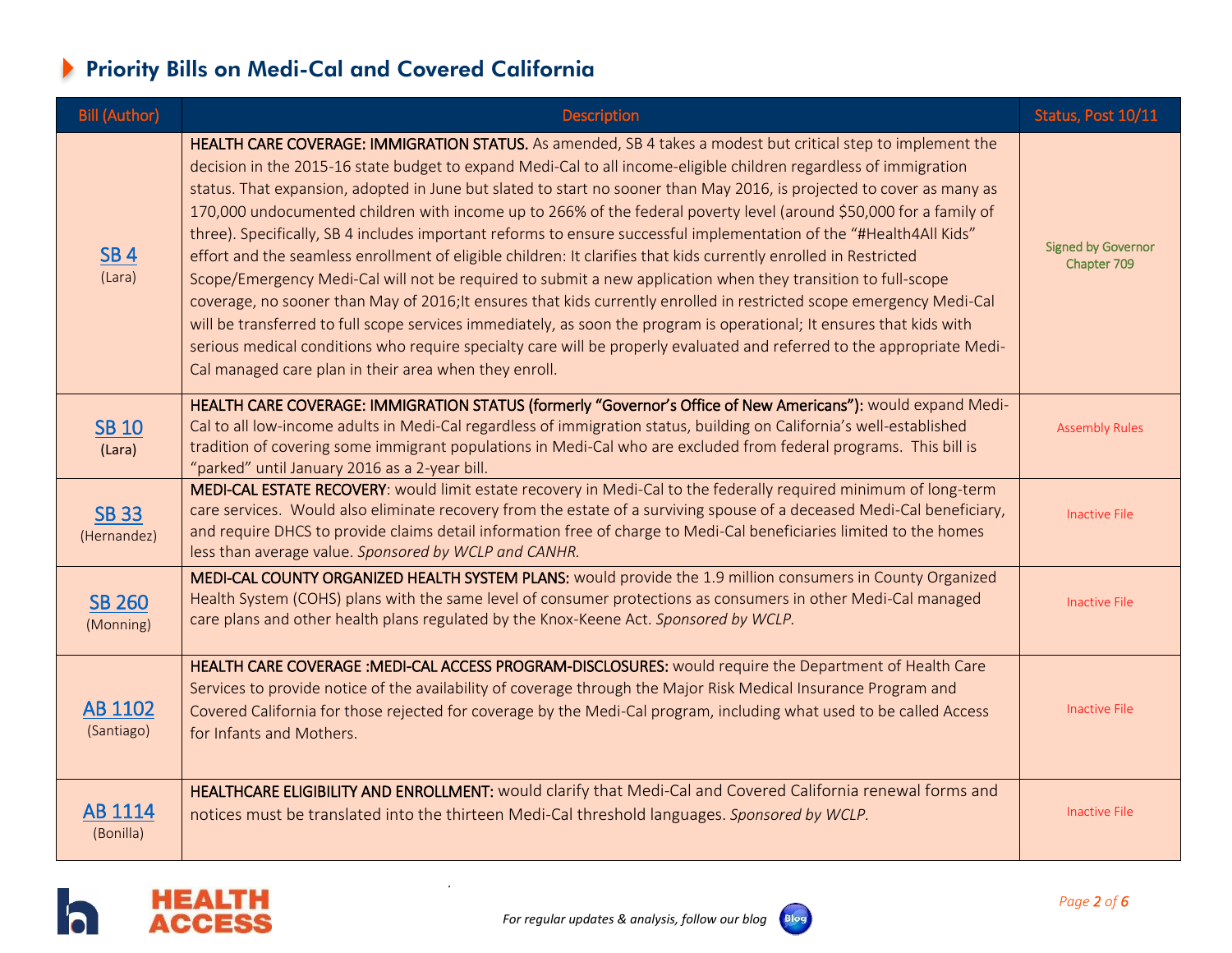# Support

#### **Transparency**

| SB 125<br>(Hernandez)   | HEALTH CARE COVERAGE AND CHBRP: would expand the scope of work for the California Health Benefits Review<br>Program to include legislation that impacts health insurance benefit design, cost sharing, premiums, and other health<br>insurance topics. This bill as written is too broad and should be narrowed. Support if amended.                                                                                                                                                                                                                      | <b>Signed by Governor</b><br>Chapter 9   |
|-------------------------|-----------------------------------------------------------------------------------------------------------------------------------------------------------------------------------------------------------------------------------------------------------------------------------------------------------------------------------------------------------------------------------------------------------------------------------------------------------------------------------------------------------------------------------------------------------|------------------------------------------|
| <b>SB 546</b><br>(Leno) | RATE REVIEW: would bring greater transparency to health care premium rate setting for large purchasers and require<br>prior approval of premium increases that exceed specified thresholds. SB 546 would also encourage rate increases in<br>the large employer market to be more aligned with rates for large purchasers and active negotiators such as CalPERS<br>and Covered California, and with the individual and small employer markets where rate review already exists.<br>Sponsored by Teamsters, UNITE HERE & the California Labor Federation. | <b>Signed by Governor</b><br>Chapter 801 |
| AB 1073<br>(Ting)       | PHARMACY PRESCRIPTION DRUG LABELS: would require translation of labels for prescription medications. Co-<br>sponsored by California Board of Pharmacy and CPEHN.                                                                                                                                                                                                                                                                                                                                                                                          | <b>Signed by Governor</b><br>Chapter 784 |

#### Access

| <b>SB 147</b><br>(Hernandez) | FEDERALLY QUALIFIED HEALTH CENTERS: would require the department to authorize a 3-year APM pilot project for<br>FQHCs that would be implemented in any county and FQHC willing to participate. Under the APM pilot project,<br>participating FQHCs would receive capitated monthly payments for each Medi-Cal managed care enrollee assigned to<br>the FQHC in place of the wrap-around, fee-for-service per-visit payments from the department. | <b>Signed by Governor</b><br>Chapter 760    |
|------------------------------|--------------------------------------------------------------------------------------------------------------------------------------------------------------------------------------------------------------------------------------------------------------------------------------------------------------------------------------------------------------------------------------------------------------------------------------------------|---------------------------------------------|
| <b>SB 388</b><br>(Mitchell)  | SUMMARY OF BENEFITS AND COVERAGE: SOLICITATION & ENROLLMENT: would add the federally required SBC to the<br>documents that must be translated into threshold languages for commercial coverage offered by health plans and<br>insurers. Sponsored by CPEHN.                                                                                                                                                                                      | <b>Signed by Governor</b><br>Chapter 655    |
| <b>AB 366</b><br>(Bonta)     | MEDI-CAL PROVIDER REIMBURSEMENT RATES: would require enhanced monitoring of Medi-Cal provider<br>reimbursement rates.                                                                                                                                                                                                                                                                                                                            | <b>Senate Appropriations</b><br><b>HELD</b> |



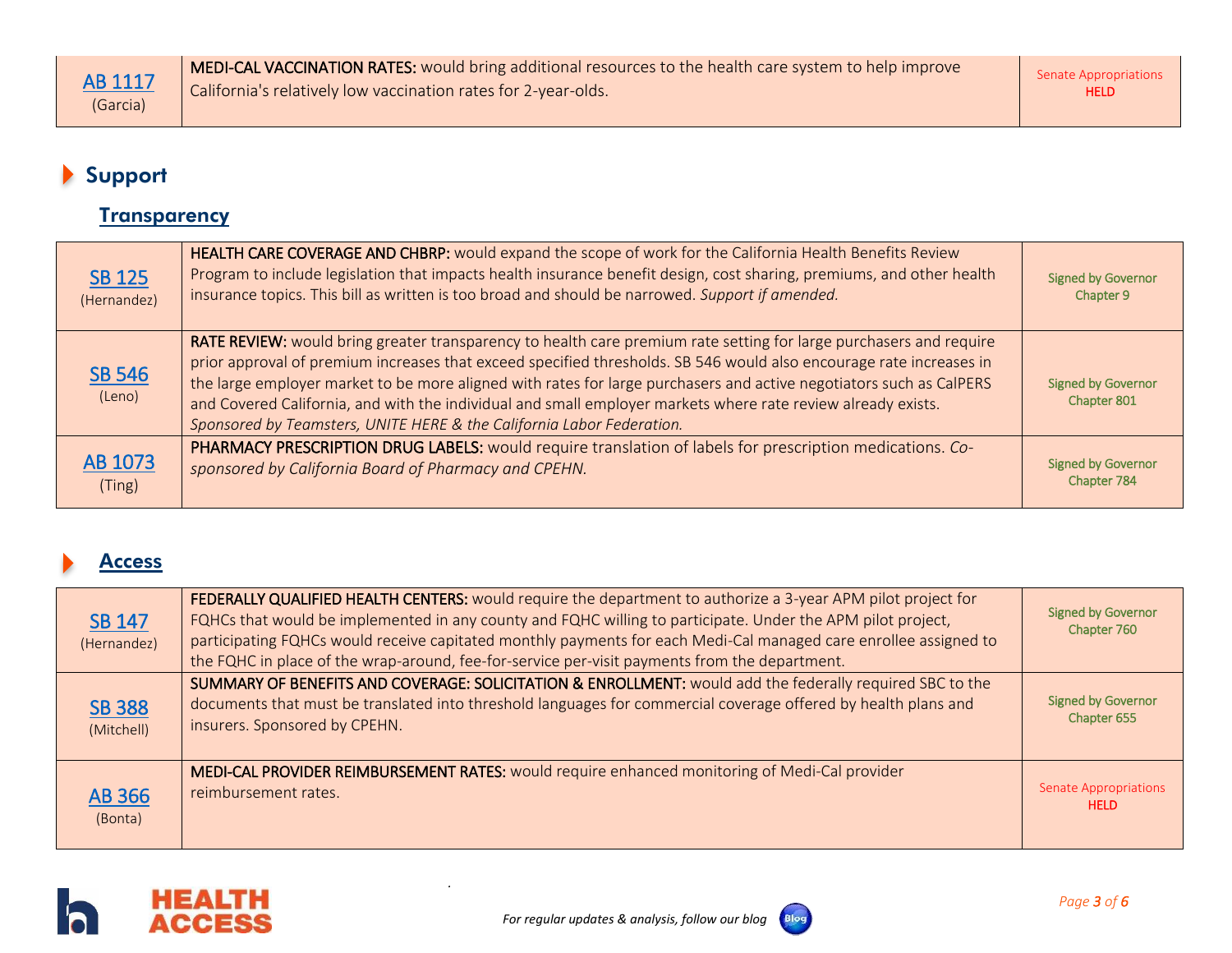| AB 635<br>(Atkins)         | MEDI-CAL INTERPRETATION SERVICES: would require the department to seek federal funding to establish a program to<br>provide and reimburse for certified medical interpretation services, except sign language interpretation services, to<br>Medi-Cal beneficiaries who are limited English proficient.                                                                                                                                                                                                                                  | Inactive File                               |
|----------------------------|------------------------------------------------------------------------------------------------------------------------------------------------------------------------------------------------------------------------------------------------------------------------------------------------------------------------------------------------------------------------------------------------------------------------------------------------------------------------------------------------------------------------------------------|---------------------------------------------|
| AB 1231<br>(Wood)          | MEDI-CAL: NON-MEDI-CAL TRANSPORTATION: would add non-medical transportation to the schedule of benefits under<br>the Medi-Cal program. Sponsored by Western Center on Law and Poverty. See Gov. Brown veto message: AB 1231 is one<br>of several bills vetoed by Gov. Brown because it "codifies certain existing health care benefits or requires expansion or<br>development of new benefits and procedures in the Medi-Cal program"and "requires new spending at a time of<br>considerable uncertainty in the funding of (Medi-Cal)." | Vetoed by Governor                          |
| AB 1299<br>(Ridley-Thomas) | MEDI-CAL: FOSTER CHILDREN: would declare the intent of the Legislature to ensure that foster children who are placed<br>outside of their county of original jurisdiction, are able to access mental health services in a timely manner consistent<br>with their individualized strengths and needs and the requirements of EPSDT program standards and requirements.                                                                                                                                                                     | <b>Senate Appropriations</b><br><b>HELD</b> |

## Consumer Protections

| <b>SB 43</b><br>(Hernandez) | <b>ESSENTIAL HEALTH BENEFITS:</b> would extend the sunset on Essential Health Benefits (EHB) and revisit the definition of<br>EHB in light of recent federal guidance on <i>habilitative services</i> (health care services that help a person keep, learn, or<br>improve skills and functioning for daily living) for people with developmental disabilities.                                                                                                                                  | <b>Signed by Governor</b><br>Chapter 648 |
|-----------------------------|-------------------------------------------------------------------------------------------------------------------------------------------------------------------------------------------------------------------------------------------------------------------------------------------------------------------------------------------------------------------------------------------------------------------------------------------------------------------------------------------------|------------------------------------------|
| SB 675<br>(Liu)             | FAMILY CAREGIVERS: would require a hospital and any health facility that provides inpatient medical rehabilitation<br>services to take specified actions relating to family caregivers, including, among others, notifying the family caregiver<br>when the person to whom care is provided will be discharged to another facility or to home and providing an<br>explanation and live instruction of care that the family caregiver will be providing.                                         | <b>Signed by Governor</b><br>Chapter 494 |
| <b>AB 389</b><br>(Chau)     | HOSPITALS & LANGUAGE ASSISTANCE: would require a general acute care hospital to post its policy for providing<br>language assistance services to limited-English proficient (LEP) individuals on their website. This bill would require both<br>the Office of Statewide Health Planning and Development (OSHPD) and the Department of Public Health (DPH) to post<br>the hospital language assistance policies on their website. Amended 8/27 to omit OSHPD requirement. Sponsored by<br>CPEHN. | <b>Signed by Governor</b><br>Chapter 327 |



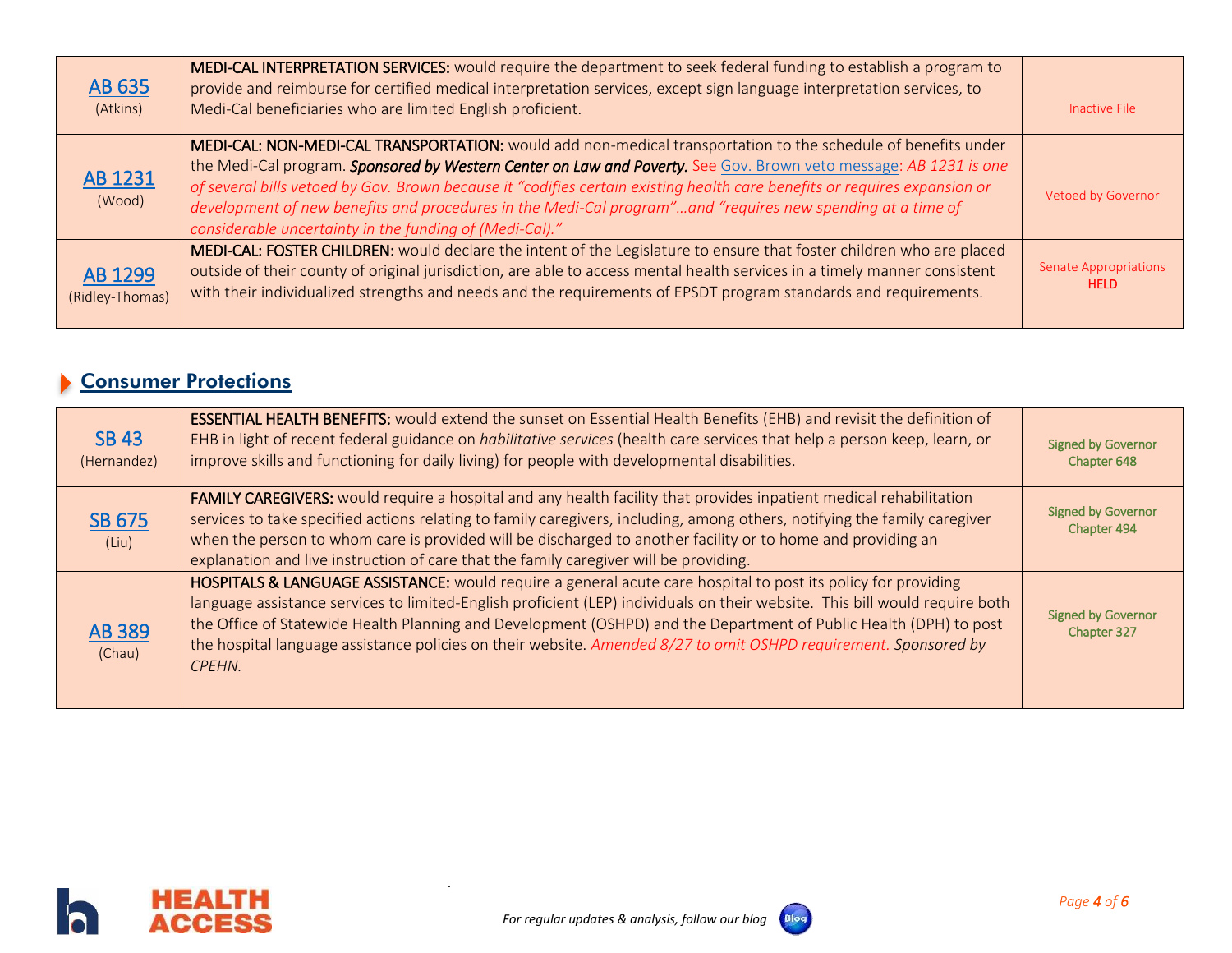## Tobacco-Related (Special Session on Medi-Cal Financing) Bills-ASSEMBLY

| $ABX2-6$<br>(Cooper)    | E-Cigarettes: would add E-cigarettes to existing tobacco products definition.                                                                                            | Assembly 3rd |
|-------------------------|--------------------------------------------------------------------------------------------------------------------------------------------------------------------------|--------------|
| $ABX2-7$<br>(Stone)     | SMOKING IN THE WORKPLACE: would close loopholes in smoke-free workplace laws, including hotel lobbies, small<br>businesses, employee break rooms, and tobacco retailers. | Assembly 3rd |
| <b>ABX2-8</b><br>(Wood) | <b>INCREASING SMOKING AGE:</b> would increase the age of sale for tobacco products to age 21.                                                                            | Assembly 3rd |
| $ABX2-9$<br>(Thurmond)  | TOBACCO USE PROGRAMS: would require all schools to be tobacco free.                                                                                                      | Assembly 3rd |
| ABX2-10<br>(Bloom)      | <b>LOCAL TOBACCO TAXES:</b> would allow local jurisdictions to tax tobacco.                                                                                              | Assembly 3rd |
| ABX2-11<br>(Nazarian)   | CIGARETTE AND TOBACCO LICENSING: would establish an annual Board of Equalization (BOE) tobacco licensing fee<br>program.                                                 | Assembly 3rd |

## Tobacco-Related (Special Session on Medi-Cal Financing) Bills-SENATE

| <b>SBX2-13</b><br>(Pan) | PUBLIC HEALTH: CIGARETTE & TOBACCO PRODUCTS: E-CIGARETTES; TAXES; CA HEALTH CARE, RESEARCH & PREVENTION:<br>Raises the state tobacco tax by \$2, adds electronic cigarettes to the list of taxable tobacco products and dedicates<br>revenues to prevention and public health. | Senate   |
|-------------------------|--------------------------------------------------------------------------------------------------------------------------------------------------------------------------------------------------------------------------------------------------------------------------------|----------|
| <b>SBX2-5</b><br>(Leno) | <b>E-CIGARETTES:</b> would add E-cigarettes to existing tobacco products definition.                                                                                                                                                                                           | Assembly |